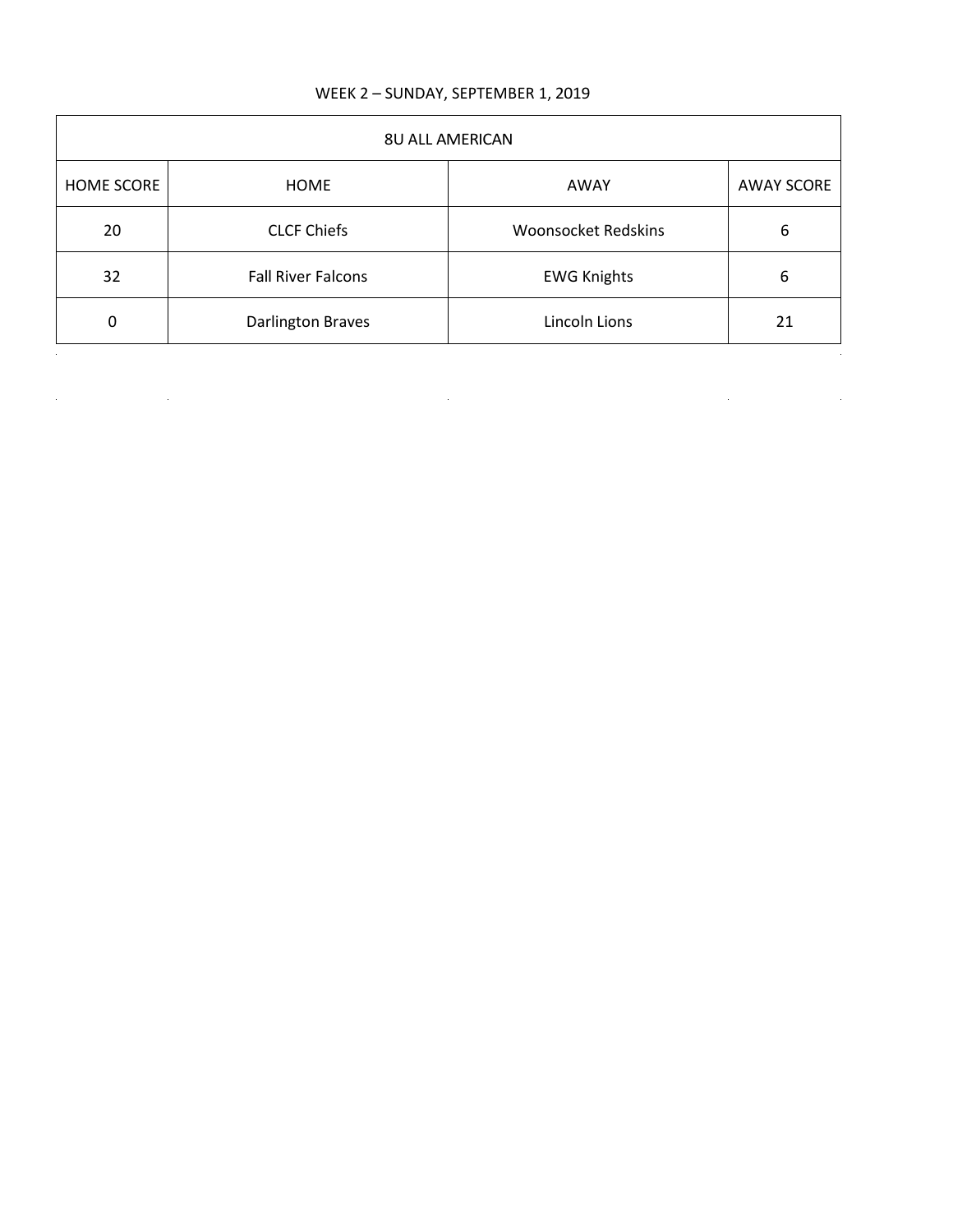$\mathcal{A}$ 

| <b>9U ALL AMERICAN</b> |                           |                               |                   |
|------------------------|---------------------------|-------------------------------|-------------------|
| <b>HOME SCORE</b>      | <b>HOME</b>               | AWAY                          | <b>AWAY SCORE</b> |
| 0                      | New Bedford Whalers       | <b>Central Falls Panthers</b> | 20                |
| 27                     | <b>Johnston Panthers</b>  | <b>Woonsocket Redskins</b>    | 0                 |
| 6                      | <b>Fall River Falcons</b> | <b>CLCF Chiefs</b>            | 13                |
| 13                     | <b>Darlington Braves</b>  | East Providence Jr. Townies   | 6                 |
| 6                      | <b>Fairlawn Cardinals</b> | <b>Providence Patriots</b>    | 24                |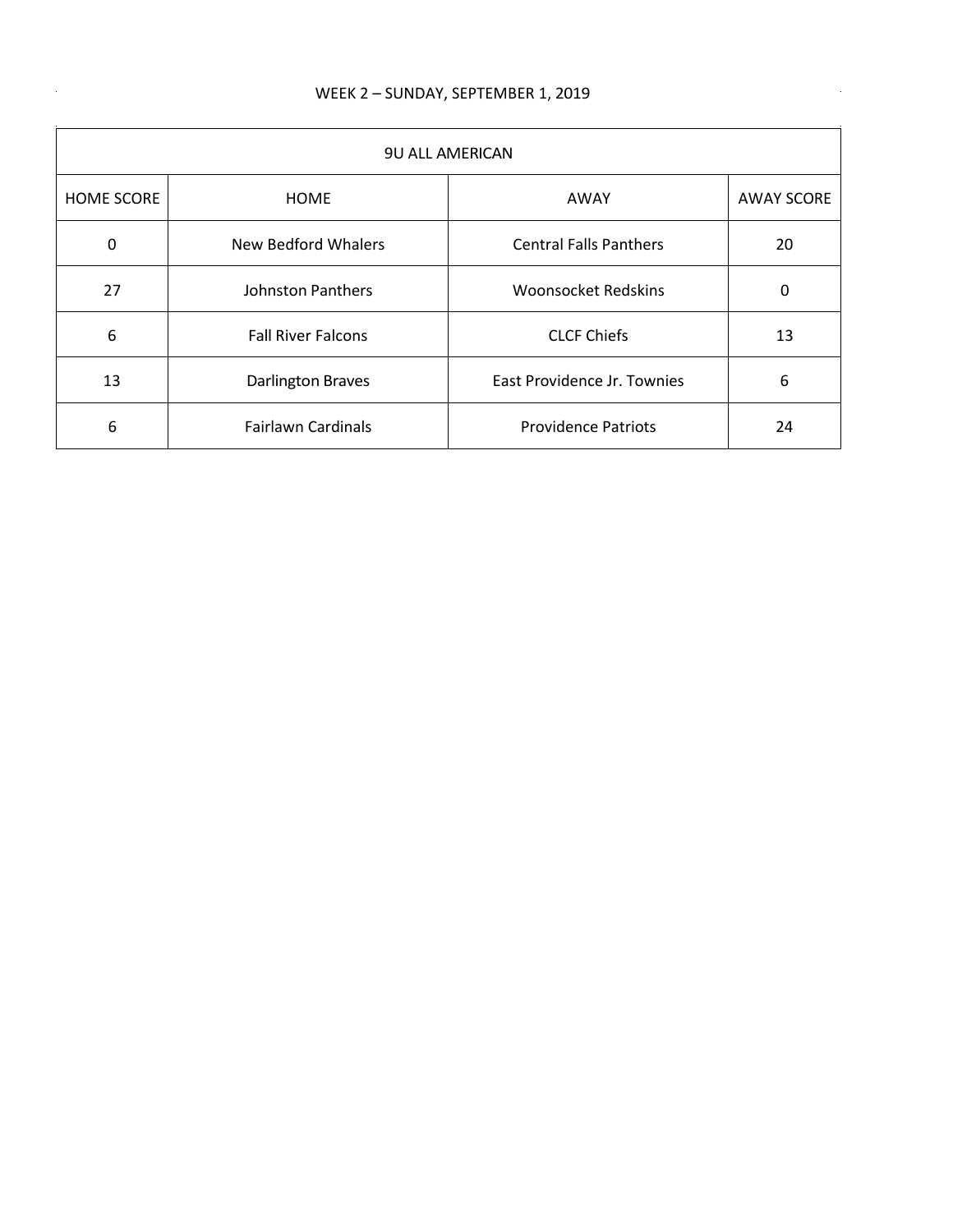| 10U ALL AMERICAN  |                           |                             |                   |
|-------------------|---------------------------|-----------------------------|-------------------|
| <b>HOME SCORE</b> | <b>HOME</b>               | AWAY                        | <b>AWAY SCORE</b> |
| 7                 | <b>EWG Knights</b>        | <b>Woonsocket Redskins</b>  | 34                |
| 6                 | <b>Fall River Falcons</b> | <b>CLCF Chiefs</b>          | 27                |
| 0                 | <b>Darlington Braves</b>  | East Providence Jr. Townies | 26                |
| 28                | <b>Fairlawn Cardinals</b> | Lincoln Lions               | 0                 |

## WEEK 2 – SUNDAY, SEPTEMBER 1, 2019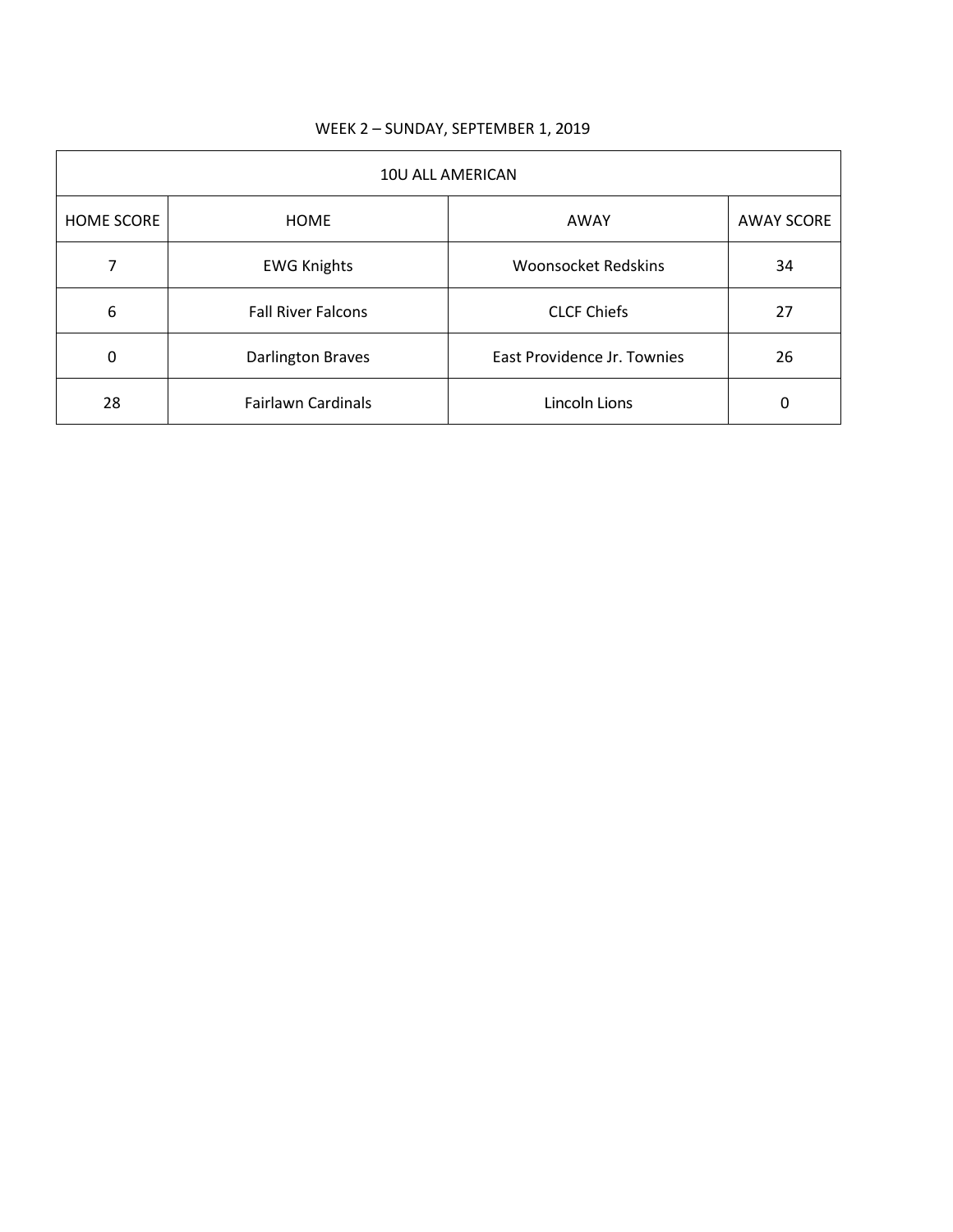| 11U ALL AMERICAN  |                           |                               |                   |
|-------------------|---------------------------|-------------------------------|-------------------|
| <b>HOME SCORE</b> | <b>HOME</b>               | AWAY                          | <b>AWAY SCORE</b> |
| 0                 | New Bedford Whalers       | <b>Central Falls Panthers</b> | 32                |
|                   | Johnston Panthers         | <b>Woonsocket Redskins</b>    | 35                |
| 20                | <b>Fall River Falcons</b> | <b>CLCF Chiefs</b>            | 6                 |
| 0                 | <b>Darlington Braves</b>  | East Providence Jr. Townies   | 27                |
| 0                 | <b>Fairlawn Cardinals</b> | Lincoln Lions                 | 32                |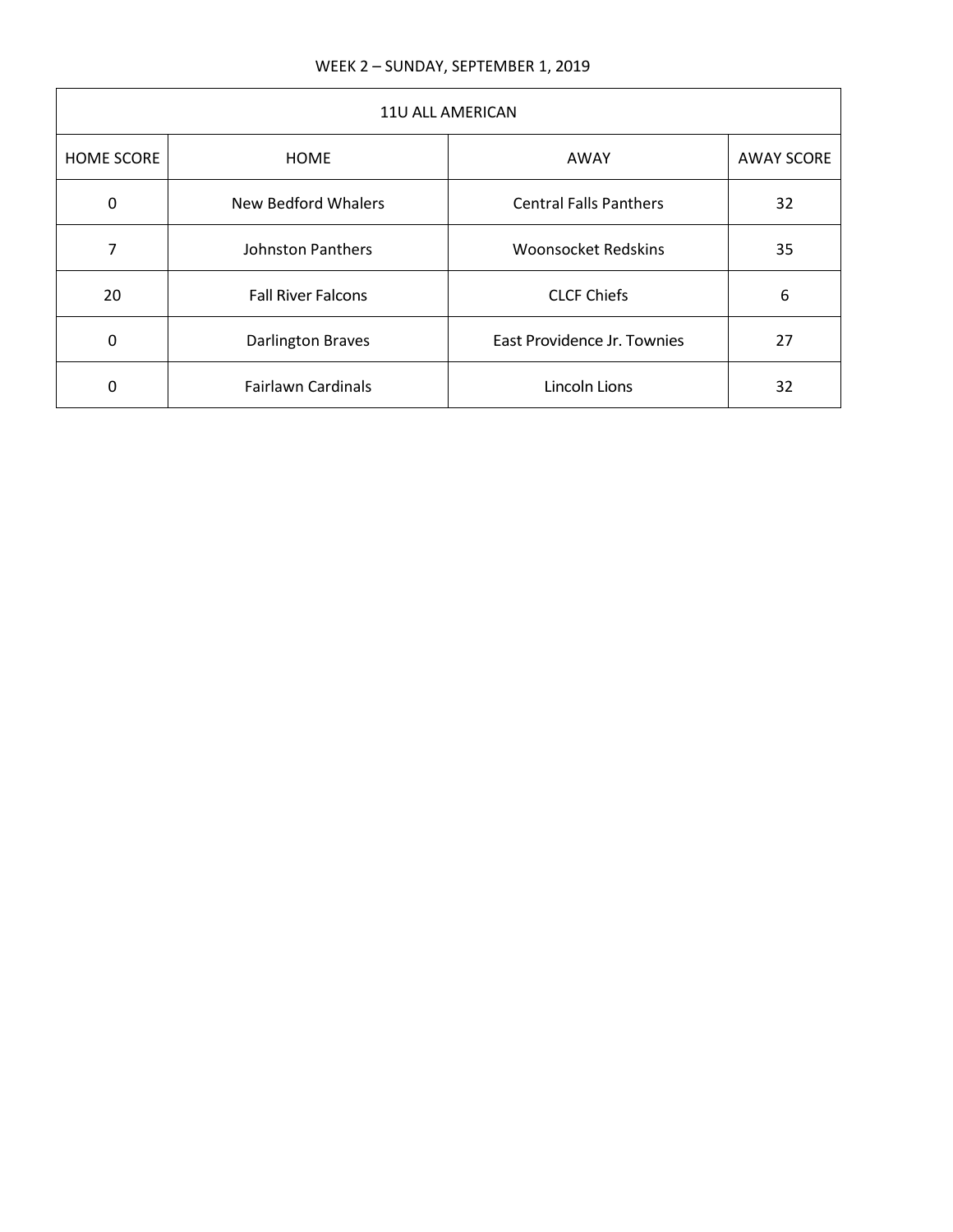| 12U ALL AMERICAN  |                            |                             |                   |
|-------------------|----------------------------|-----------------------------|-------------------|
| <b>HOME SCORE</b> | <b>HOME</b>                | AWAY                        | <b>AWAY SCORE</b> |
| 12                | <b>Woonsocket Redskins</b> | <b>Johnston Panthers</b>    | 14                |
| $\mathbf{0}$      | <b>Fall River Falcons</b>  | <b>CLCF Chiefs</b>          | 20                |
| $\Omega$          | <b>Darlington Braves</b>   | East Providence Jr. Townies | 32                |
| 0                 | <b>Fairlawn Cardinals</b>  | Lincoln Lions               | 32                |